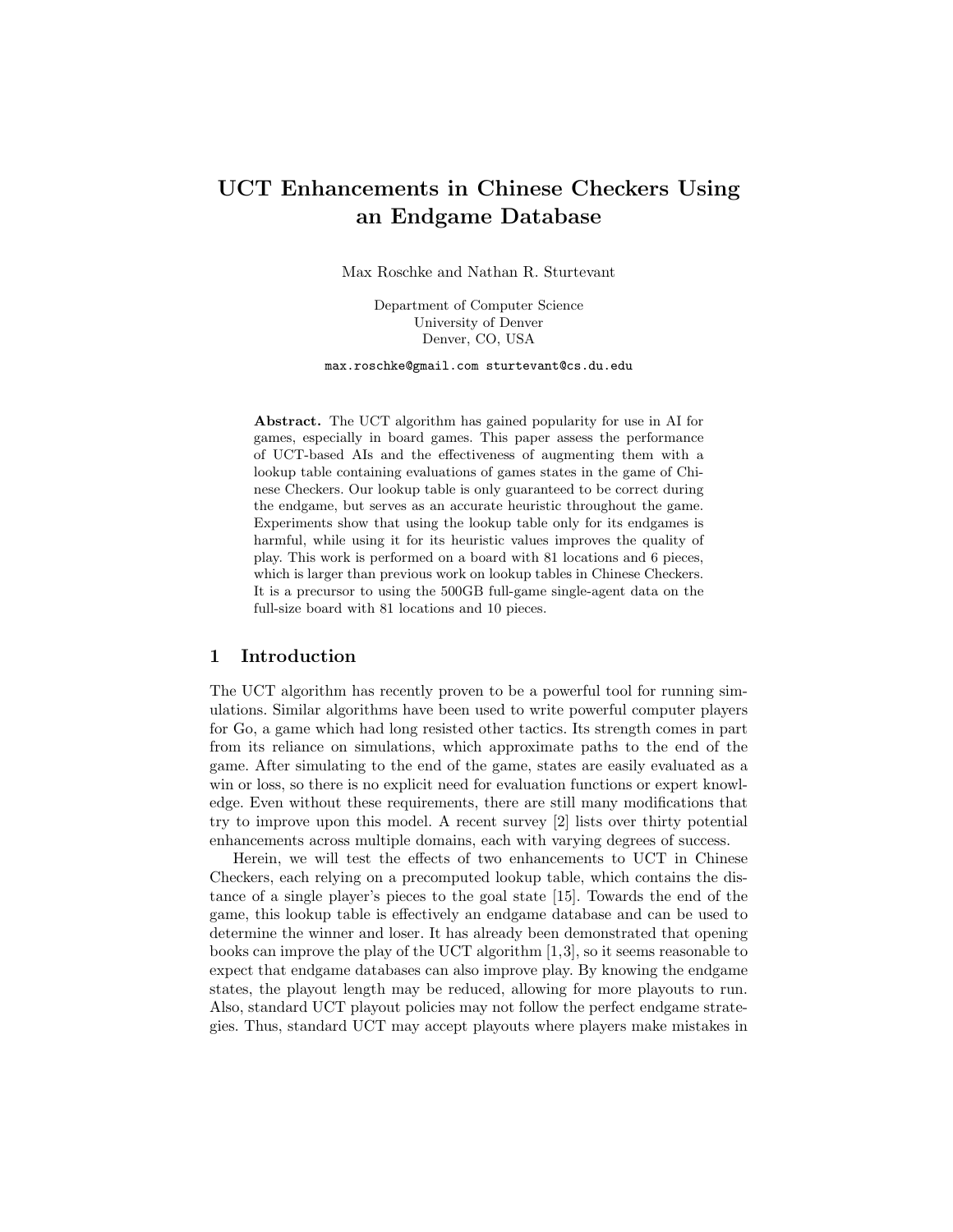the endgame. Using the lookup table to determine the exact value should eliminate this possibility, making the simulations more accurate. Thus, we propose running simulations only until an endgame state is reached, rather than playing them out to completion.

Even during the mid-game, the lookup table may be used as an evaluation function. The information is not necessarily accurate, as it ignores the positions of the opponents pieces, but it may still favor advantageous board positions. These kinds of lookup tables have been used before in Chinese Checkers and have been found to produce a viable evaluation function [10, 11, 13]. The evaluation function becomes more accurate as the game progresses, as it eventually becomes an endgame database. This heuristic will be compared to a more common evaluation function that uses the average position of the pieces on the board. UCT will also be combined with the lookup table heuristic, to determine whether UCT estimations are a viable tactic for Chinese Checkers.

## 2 Background

#### 2.1 Minimax Algorithm

The Minimax algorithm is a commonly-used technique for exploring the game tree of a two-player game. It creates a game tree of a certain depth, and then scores each leaf-state using an evaluation function. The evaluations are propagated up the tree with the player choosing the maximum value at his own nodes, and the opponent choosing the minimum value at its nodes. This explores all paths of that depth, and returns the best path for the player.

While simple, this algorithm provides a Nash equilibrium solution, allowing for a player to maximize his score for the given evaluation function. However, there are several drawbacks to this approach.

First, it has an exponential runtime. When searching a game with branching factor b to a depth of d, it has a runtime of  $O(b^d)$ . Using  $\alpha\beta$ -pruning, this can be reduced to  $O(b^{d/2})$ , but this is still gives a constraint on how deep the tree can be searched, especially in games with a large branching factor. There are other methods that attempt to improve on  $\alpha\beta$ -pruning, but we do not examine those here. Additionally, this approach does not scale well to multiplayer games. The max<sup>n</sup> algorithm, the multiplayer equivalent, can only be pruned to  $O(b^{(n-1)d/n})$ for *n* players [14].

Second, the result of the algorithm is only as accurate as the evaluation function itself. Evaluation functions are often inaccurate, as the middle stages of the game are ambiguous and difficult to rate. Any error in the evaluation function will become apparent in the results of the search.

## 2.2 UCT Algorithm

The UCT algorithm [5] relies on simulations to gather information about the game tree. It maintains a partial game tree in memory, and traverses it in four distinct stages: selection, expansion, simulation, and propagation.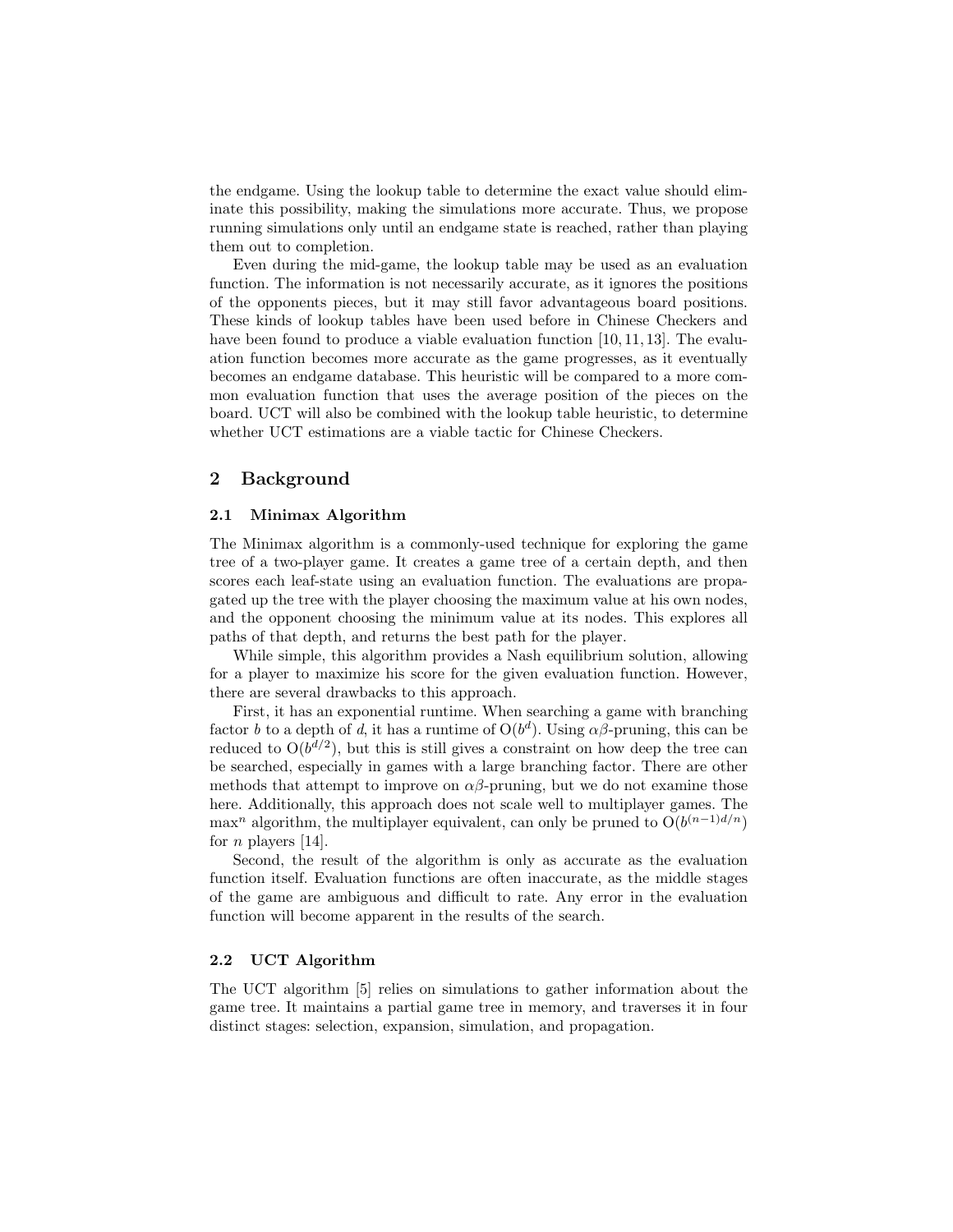First, an action is selected from the tree. At each node in the tree, an action is selected to maximize its UCB1 score, which is given by:

$$
\overline{x_i} + C \sqrt{\frac{\ln(T)}{T_i}}
$$

where  $\overline{x_i}$  is the average payoff of an action, C is the exploration constant, T is the number of times the parent of the action has been played, and  $T_i$  is the number of times the action has been taken. The second part of the equation determines whether states are explored or exploited. The higher this second term, the less the score of the action depends on its average payoff, and the more it depends on the number of samples. A high  $C$  value encourages more exploration. This process is repeated until a leaf node of the tree is reached.

The leaf node may be expanded to add a new node to the tree, depending on the expansion policy of the tree. A common change is to only expand a node after it has been sampled a certain number of times [4]. This prevents the tree from growing rapidly, and tends to expand only nodes which have received better scores.

From this new node, a simulation is run to the end of the game. The simulation may be guided by a playout policy. In many games a random policy is acceptable, but in other games it is not. In fact, for some games, random playouts are completely unfeasible. For example, in Chinese Checkers, pieces may move both forwards and backwards, which means that the games may be infinite in length. Random playouts then would be too long and unrealisitic to provide useful data about the game. For this reason, playout strategies are often imposed, for example, taking only forward moves and ignoring backward moves. If the playout policy matches usual player strategies, then this covers realistic play, and the simulations become more useful.

Finally, a win or loss is observed at the terminal game state, and that value is propagated up the tree. More information may be calculated at this terminal state to give an evaluation as well. For example, to emphasize shorter games, one may include the length of the simulation in its score. This value is then added to the total payout of each node on the path up the tree, updating its UCB1 score.

Many of these simulations are run, and then the best node is chosen from the tree. What constitutes the best node may be difficult to determine, as it should take into account both the sample rate and the average payout of that node.

Over time the game tree created by this algorithm approaches the actual minimax game tree which evaluates states based on wins, losses, or ties. When given infinite time and space to work with, it will eventually converge to that value [5]. However, this relies on all possible paths being traversed. Modifications to the tree, such as changing the playout and expansion policies, that cause some paths to be omitted from the tree eliminate this guarantee from a theoretical perspective.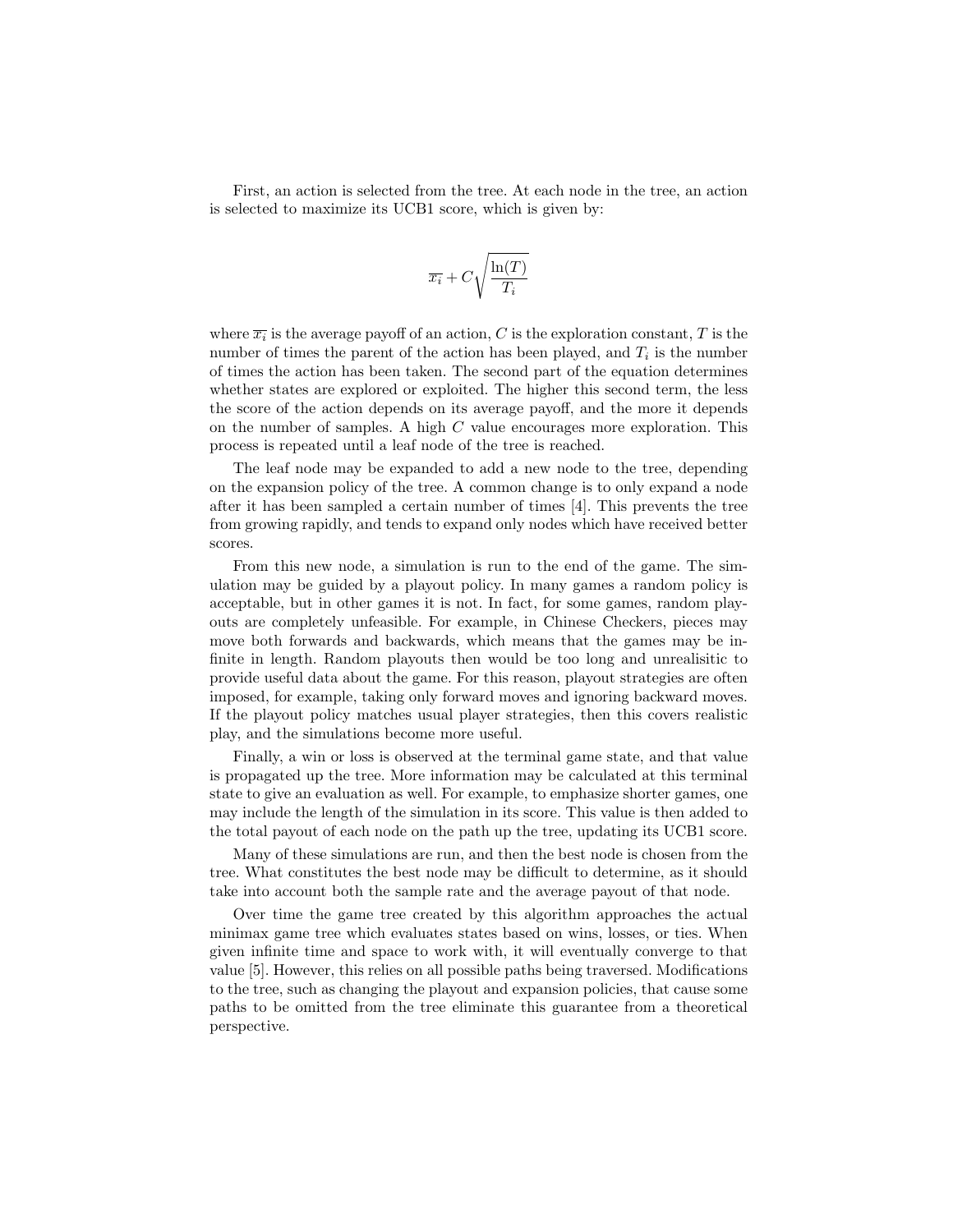

Fig. 1. A Chinese Checkers board.

#### 2.3 Chinese Checkers

Chinese checkers is a board game that can be played by two, three, four, or six players on an isometric board. Each player tries to move his pieces across the board, from his starting corner to the opposite corner. A player wins once all of his pieces have crossed the board, and are in the same configuration in which they started. The board is arranged into a hexagram when there are more than two players, and is simply a diamond when there are only two players. The piece counts may also vary; in smaller games, players have six pieces each, and in larger games, players have ten pieces each.

Pieces may move in two ways. They may move into adjacent empty spaces, or they may jump over an adjacent piece to a free space immediately opposite its original position (see Figure 1 (right)). These jumps may be chained arbitrarily, so a piece may even move most of the way across the board on a single turn.

There is some ambiguity in the end of the game, as one player may leave pieces behind, preventing the opponent from filling that corner. However, to account for this case, we define a player to win once they have at least one piece across the board, and the tiles of that corner are all filled. Thus, if a player leaves pieces behind and the opponent fills all other spaces in that corner, the opponent wins. In this version of the game there can be no ties, as one player must reach the opposing side first. Games may also proceed indefinitely, as there is no restriction on the direction pieces may move. For simplicity, our experiments will be run on a nine-by-nine board with 81 possible locations for pieces – the same size as in the Figure 1, but without the four blue corners – and each player will have only six pieces.

#### 2.4 Endgame Databases

Endgame databases have proven effective in many other games. They contain all the necessary information to complete a game given a certain state. Chess programs make extensive use of these databases to improve play and many resources have been devoted to analyzing and generating these databases (see [16]).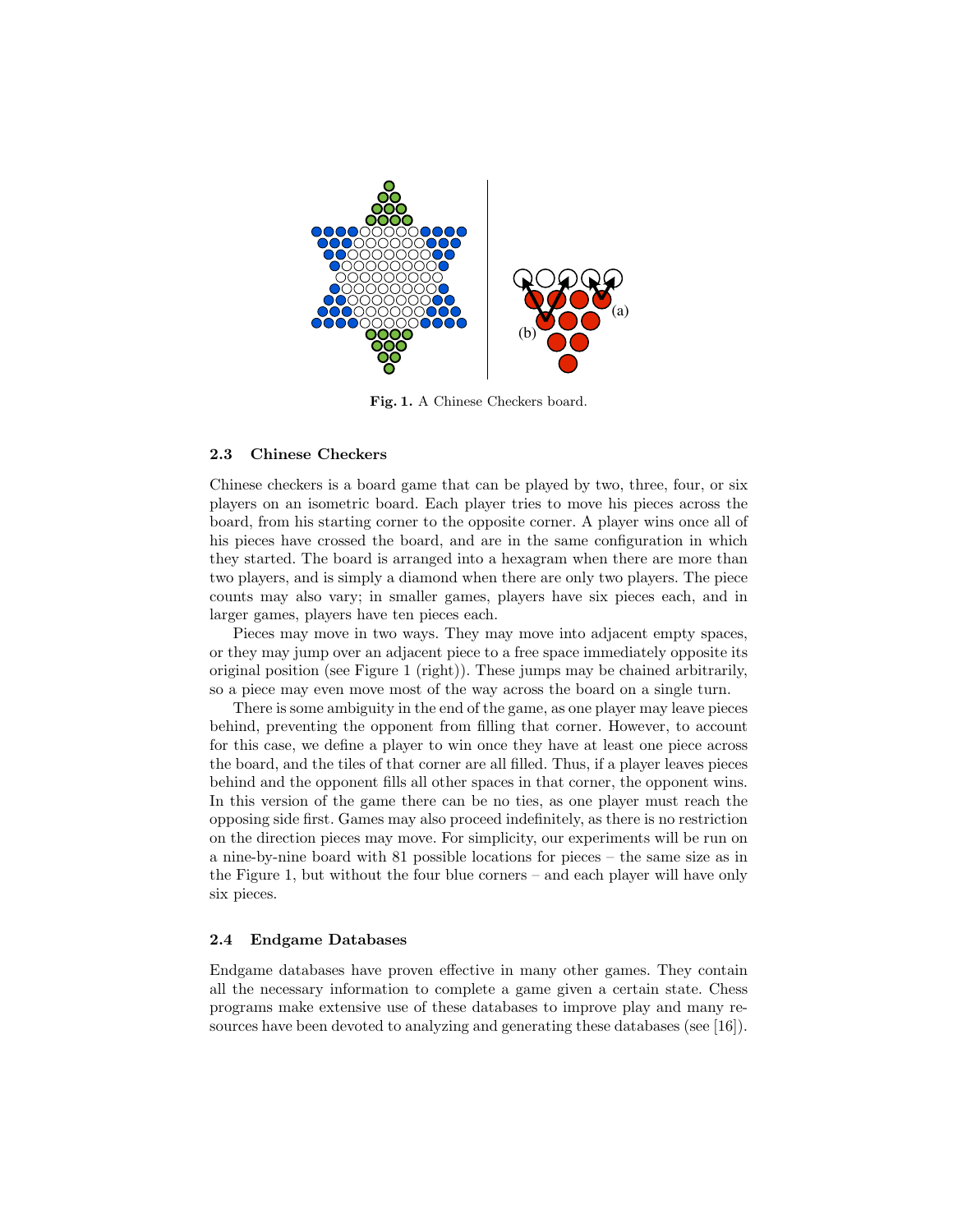To date, all five-piece endgames have been calculated, giving the computer an immense amount of knowledge and sparing much computational time. These playouts can be especially complex, as many of them must take the fifty-move rule into account. While many databases do not specifically acknowledge the fifty-move rule in their returned solutions, the evaluation still gives the computer a glimpse of the probabilities of winning, losing, and drawing without doing any explicit calculation.

Endgame databases were also heavily used in the Checkers AI Chinook [12]. Move databases were extended to include all ending positions containing ten pieces or less, considerably increasing the accuracy of play.

Endgame databases have also been used before in Chinese Checkers and have been shown to improve the quality of play [10]. This has also been shown to aid UCT playouts as well [7–9], although their experiments were performed with smaller lookup tables than we will be using here.

# 3 Lookup Table

The lookup table is a simple table containing entries for all of the positions for a single player on the board [15]. Our experiments are run on a nine-by-nine board with each player having six pieces. This board has 81 positions, and is the board seen in Figure 1 without the four blue corners. On this smaller board, there is an entry for each of the  $\binom{81}{6} = 324,540,216$  positions. Each entry contains the minimum number of moves it would take that player to move all his pieces to the home area. This kind of database has been used before [7–9], although it was done on a seven-by-seven board, which contains much fewer positions.

Since this table only takes into account one player's pieces, it is not accurate when the players' pieces may interact. Opponent pieces may block the shortest path making the table value too low, or jumps offered by opponent pieces may offer a quicker path, making the table value too high. Table values are completely accurate once the pieces are separated. When there is no interference, the correct path is known, and players may complete the game with perfect play guided by lookups alone, so the lookup table may function as an endgame database.

While the lookup table is quite large, most of its entries are unused during the course of a normal game, so only a fraction of it needs to be loaded into memory. The entries are sorted by the furthest piece from the home area. All of the remaining pieces must be distributed after this starting piece, so there are  $\binom{80-n}{5}$  positions for starting position *n* in general. As this back piece moves across the board, the number of potential configurations drops substantially (see Table 1). In most cases, this piece is not going to stay in the home area for long, as the pieces move quickest when kept in a group. This means that earlier, larger sections of the table can be omitted from memory, greatly reducing the memory requirements of the lookup table.

This is not a problem with the smaller data set, as the six-piece data can easily fit into memory. The ten-piece data set is much larger however, and cannot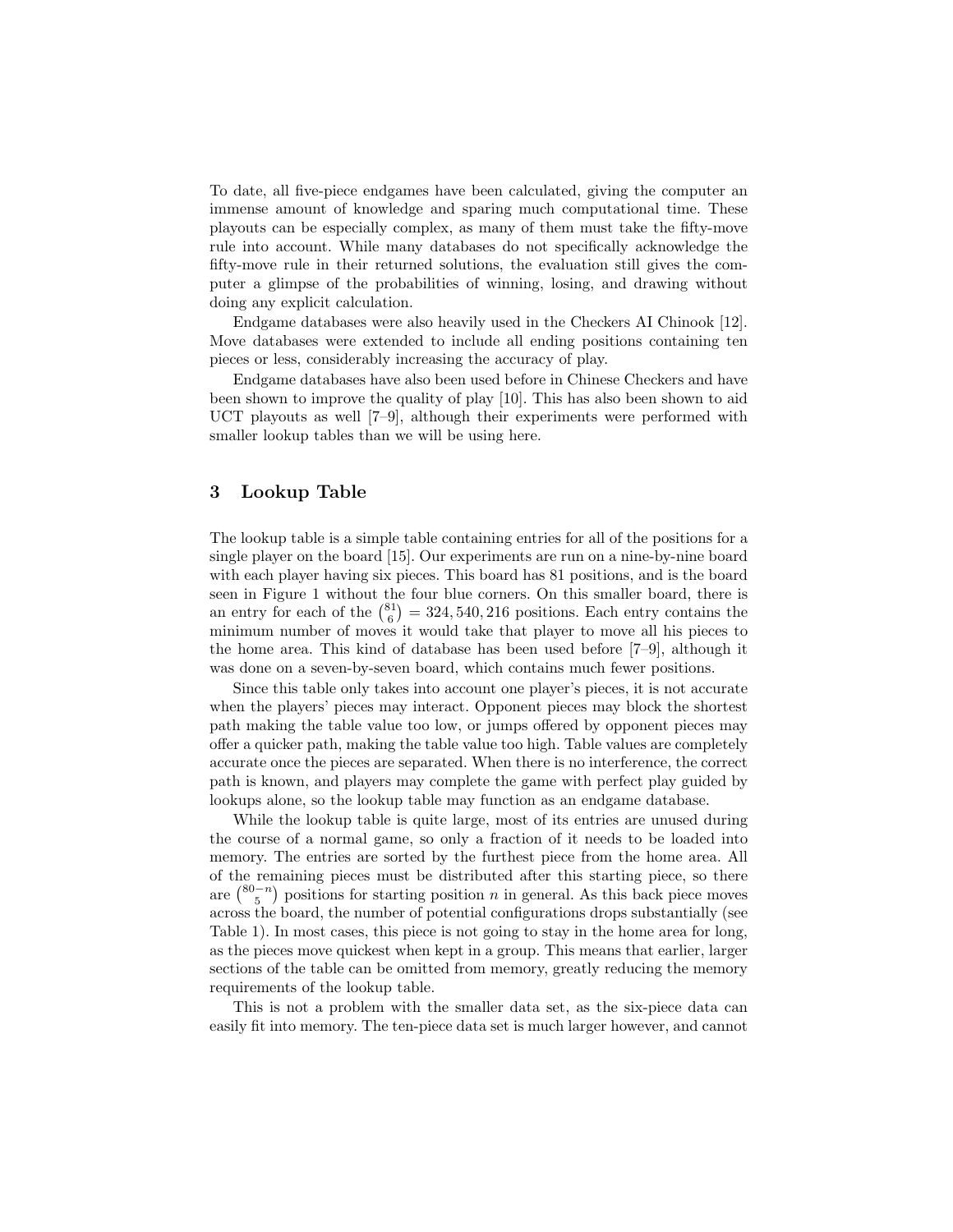|                |                               | Six Pieces     | Ten Pieces        |                |  |
|----------------|-------------------------------|----------------|-------------------|----------------|--|
| Start Position | $\#$ of Positions $\parallel$ | % of Positions | $\#$ of Positions | % of Positions |  |
|                | 324,540,216                   | 100.000        | 1,878,392,407,320 | 100.000        |  |
| 5              | 237,093,780                   | 73.055         | 1,096,993,404,430 | 58.401         |  |
| 10             | 156,238,908                   | 48.142         | 536,211,932,256   | 28.546         |  |
| 15             | 99,795,696                    | 30.750         | 247,994,680,648   | 13.202         |  |
| 20             | 61,474,519                    | 18.942         | 107,518,933,731   | 5.724          |  |
| 25             | 36,288,252                    | 11.181         | 43,183,019,880    | 2.299          |  |
| 30             | 20,358,520                    | 6.273          | 15,820,024,220    | 0.842          |  |
| 35             | 10,737,573                    | 3.309          | 5,178,066,751     | 0.276          |  |
| 40             | 5,245,786                     | 1.616          | 1,471,442,973     | 0.078          |  |

Table 1. Lookup Table Size versus Starting Position

easily be fit into memory. We have not run experiments on this larger data set yet, but some omission of data will be necessary to make its usage realistic.

## 4 Proposed Experiments

The experiments will be carried out on a nine-by-nine two player board. Each player will each have six pieces. This smaller board will lessen complexity and enable more trials to be run, but it is larger than boards used in previous experiments [7], so it will offer more information about the effects of board size on the table's effectiveness. Using this board configuration, we shall test two varieties of player. There will be two players using the  $\alpha\beta$ -pruning approach, and there will be three variations of the UCT algorithm. Each AI will be given a limit of 100,000 node expansions per move, allowing them equal access to resources.

#### 4.1  $\alpha\beta$ -Players

Each  $\alpha\beta$  player will search to a depth of five ply using only non-backward moves. Backward moves are used much less often than other moves, and, in practice, led to a player that tried to block the opponent instead of moving his own pieces across the board. Removing the backwards moves also reduces the branching factor, leading to quicker play. These settings reached a balance of depth and speed, usually having the player respond in less than one second.

There will be two potential evaluation functions. The first uses the lookup table as a heuristic. The evaluation of a state will be the difference of the two players' values in the table. This will lead a player to block good opponent moves, while trying to move across the board as quickly as possible. The other function will be the difference in average position of the two players. Each player will check how many rows away from the home area their pieces are. This gives an approximation of how close the group is to winning. Again, using the difference should lead players to try and block each other, while moving quickly across the board, if possible.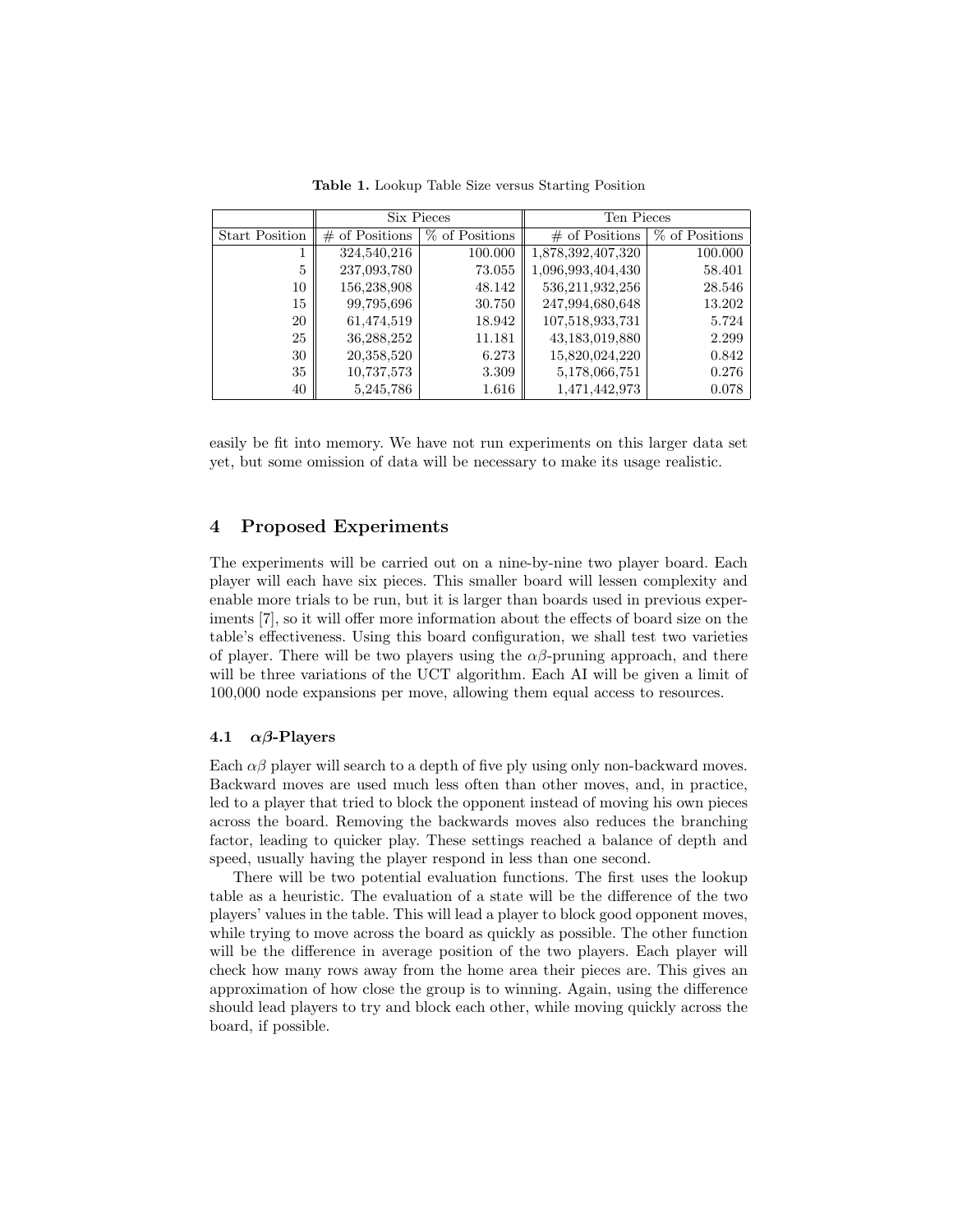Table 2. UCT Parameters

| Tree Policy             | Three variations: Nodes in a tree may contain all<br>moves, all non-backward moves, or all forward moves.                                                                                                                                               |
|-------------------------|---------------------------------------------------------------------------------------------------------------------------------------------------------------------------------------------------------------------------------------------------------|
| <b>Expansion Policy</b> | Nodes will only added to the tree once they have been<br>visited a minimum number of times.                                                                                                                                                             |
| Playout Policy          | Only forward moves are expanded for all playouts<br>to reduce their length and approximate a reasonable<br>strategy.                                                                                                                                    |
| Random Move %           | Some percentage of moves during the playouts are ran-<br>dom, while the remaining moves are the farthest move<br>- that which advances a piece the furthest number of<br>rows.                                                                          |
|                         | Weight of Playout Length $A$ small addition to the score which favors shorter wins<br>or longer losses.                                                                                                                                                 |
| C Constant              | The exploration versus exploitation value of the tree.                                                                                                                                                                                                  |
| Evaluation              | Three variations: a win or loss value is returned once a<br>simulation is completed, a win or loss value is returned<br>once a simulation has reached a known endgame state,<br>or an evaluation is returned once a simulation has run<br>a set length. |

The lookup table may have an advantage over the simpler function, as it takes into account jumps and other factors that contribute to a piece's distance from the home area. Whether or not this information is truly more useful remains to be seen. These players will serve as a baseline, as their results do not depend on simulations. Without random simulations, they are guaranteed to give one solution for a given game state, so its results are less varied.

## 4.2 UCT Players

Basic UCT These players will be constructed with the standard UCT approach without any external knowledge. These players run simulations all the way to the end of the game, and then return a corresponding win or loss value. There are five variables which were tuned for this type of UCT player.

First, the expansion policy was varied. Nodes could only be placed into the tree after a certain number of samples had been run. There were three additional policies on the type of node that could be added to the tree. One policy added all nodes, another added only non-backward nodes, and the last added only forward moves. Experimentally, expanding only forward nodes gave the best results. Nodes were also not added to the tree until they had been sampled a minimum number of times.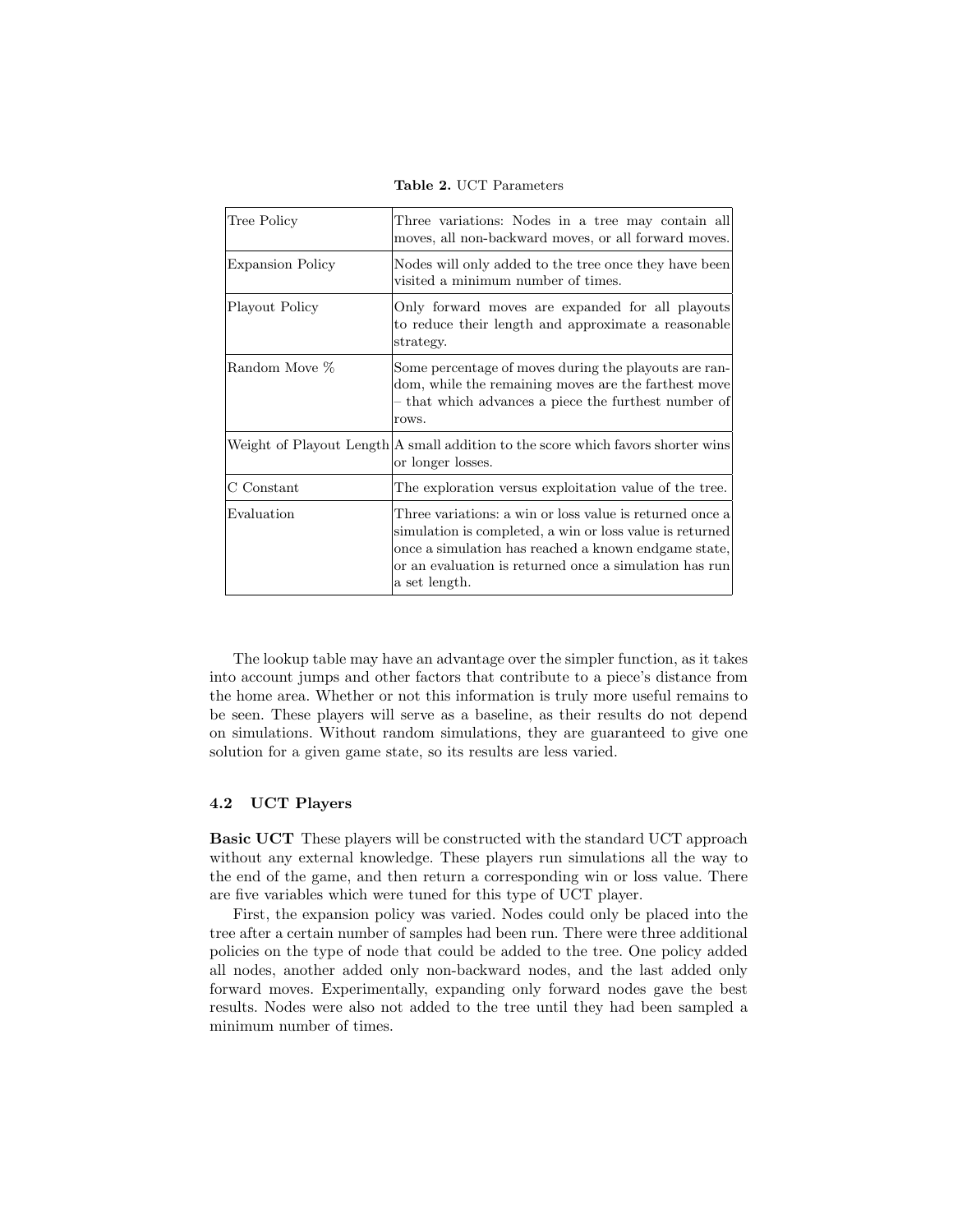Second, the playout policy was varied. All of these players only chose forward moves. However, there is much variation in the forward moves, so another variable was added. A set percentage of the time, the farthest move – one which took a piece the most rows toward its home state – was taken, while the remainder of moves was selected randomly. This attempts to model quick movement strategies, while allowing enough variation to give many sample points.

Third, the return value was augmented with the length of the simulation. Wins and losses accounted for most of the payout, but a small amount was varied based on the simulation length. Quick wins received a better evaluation than long wins, and long losses received a better evaluation than short losses. This steered the playouts to a better options, as quicker wins and longer losses are easier to exploit.

Finally, the C constant was tuned. This takes into account all of the other modifications and found the right amount of exploration versus exploitation for that combination of variables.

Tuning was done using a hill-climbing approach. Three players were created, each with a different category of playout policy, and the other four variables were tuned using the following procedure. All variables initially received a default value. A variable was selected and varied over a range of values near its current value. Six players, identical except for that variable, were created and all assume new values within that range. These six new players were pitted against the original (an equal number of times as first and second player), and the AI with the most victories was chosen as the new AI. The original remained if none of the new players defeated it more than fifty percent of the time. A single pass of tuning did this for each variable. Three passes were run on each policy, shrinking the range each time. The variables depend on each other, and each player was only tuned against variations of itself, so these tunings are in no way guaranteed to be optimal.

These tuned players gained the following configurations (some tuned parameters are omitted):

|                   |                              |    | Name   Playout Policy   Random Move $\%$   Expand Threshold |
|-------------------|------------------------------|----|-------------------------------------------------------------|
|                   | $base_0$ Forward             | 17 | 18                                                          |
|                   | $base_1$   Non-backward   14 |    | 18                                                          |
| base <sub>2</sub> | All                          | 22 | 20                                                          |

Heuristic UCT Player This version of the UCT player runs simulations to a fixed depth, and then evaluates them using the difference in distance, just like the  $\alpha\beta$  lookup player. It was tuned using the same variables as the general UCT player – playout policy, random move percentage, expand threshold, and C constant– as well as two more: weight of the difference function and the playout depth. The difference function weight is just the linear weight of the difference function, and the playout depth is the number of moves playouts are run before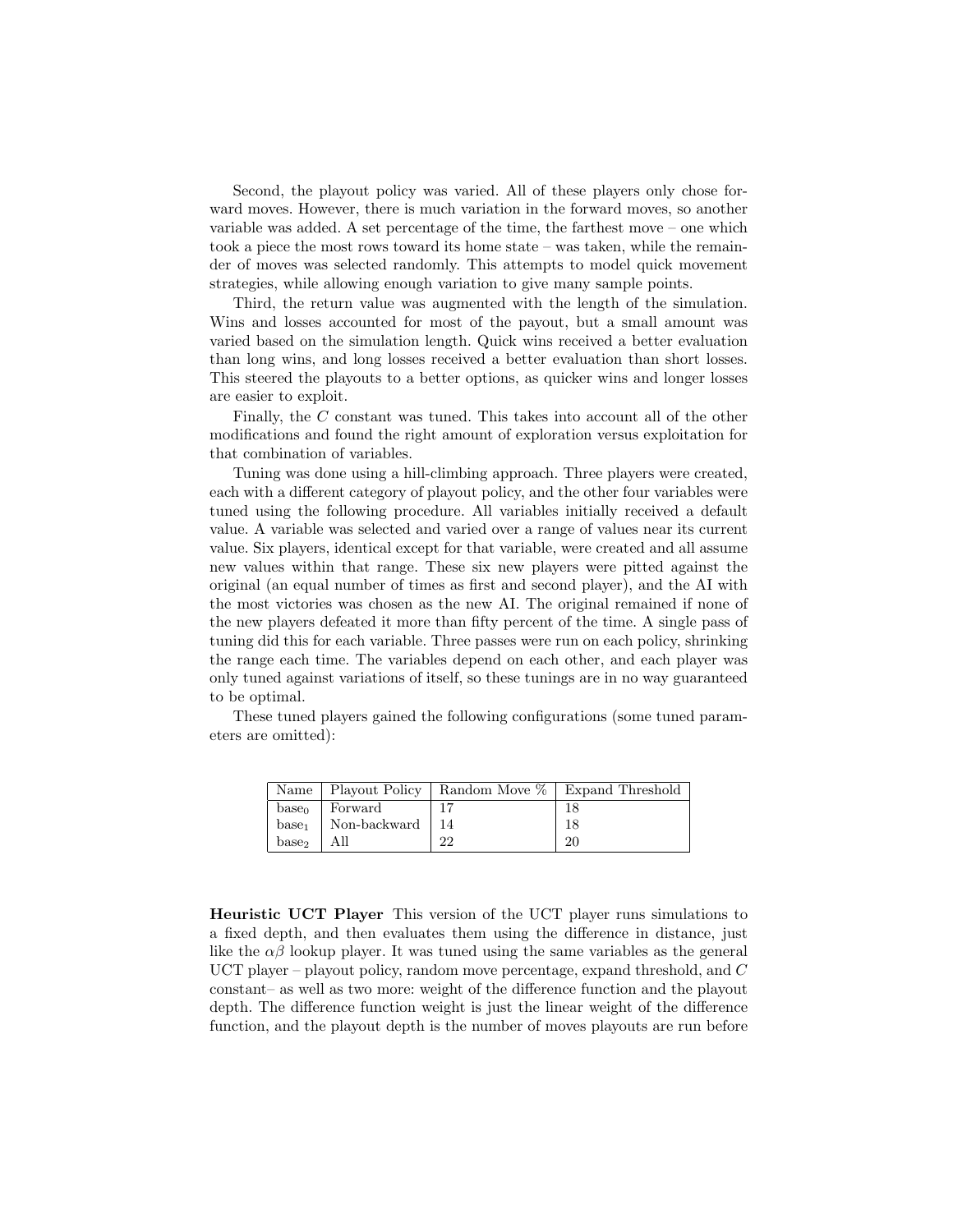the difference function is applied. All numeric constants were tuned with the same process used for the general UCT player.

Since this is the same evaluation function as the lookup-based  $\alpha\beta$  player, this method will approximate the game tree value at that depth. This AI will evaluate the effectiveness of estimating that tree's value.

The technique of stopping a UCT simulation early has been used before in the game of Amazons [6]. Their AI also did the best after a certain number of random moves had been played – the same tactic that we shall use here.

The tuned players gained the following configurations:

| Name              |              |     | Playout Policy   Random %   Expand Threshold   Playout Depth |    |
|-------------------|--------------|-----|--------------------------------------------------------------|----|
| heur <sub>0</sub> | Forward      | -43 | 32                                                           |    |
| $heur_1$          | Non-backward | 55  | 20                                                           | 13 |
| heur              | All          | 32  | 27                                                           |    |

Endgame UCT Player This UCT Player runs simulations until the players are separated. Separation is determined using the centerline of the board as a divider. Once the player and their opponent's pieces are on opposite sides of the centerline, the pieces are considered separated. This is not entirely accurate, as it is still possible for a piece to jump to the centerline and then interact with opposing pieces. However, the likelihood of this is small, and it is even less likely that this would benefit or hinder either player.

Once separated, the winner is declared based on each player's distance from his respective goal. All other variables remained the same as the general UCT player.

|                  |                        | Name   Moves in Tree   Random $\%$   Expand Threshold |
|------------------|------------------------|-------------------------------------------------------|
| end <sub>o</sub> | Forward                |                                                       |
| end <sub>1</sub> | Non-backward $\vert$ 6 |                                                       |
| end <sub>2</sub> |                        | 23                                                    |

# 5 Experiment Results and Analysis

#### 5.1 Depth-Based Trials

Table 3 shows the results of the best players in each category. While three versions were created in each category, these were the strongest. The player on the left played as first player, while the player on top played as second player. The percentage shown is the winning percentage of the first player. All results are out of 100 trials, except for the  $\alpha\beta$  results, which are not listed, as there is no randomness in their algorithms, hence, no variation. The UCT algorithms were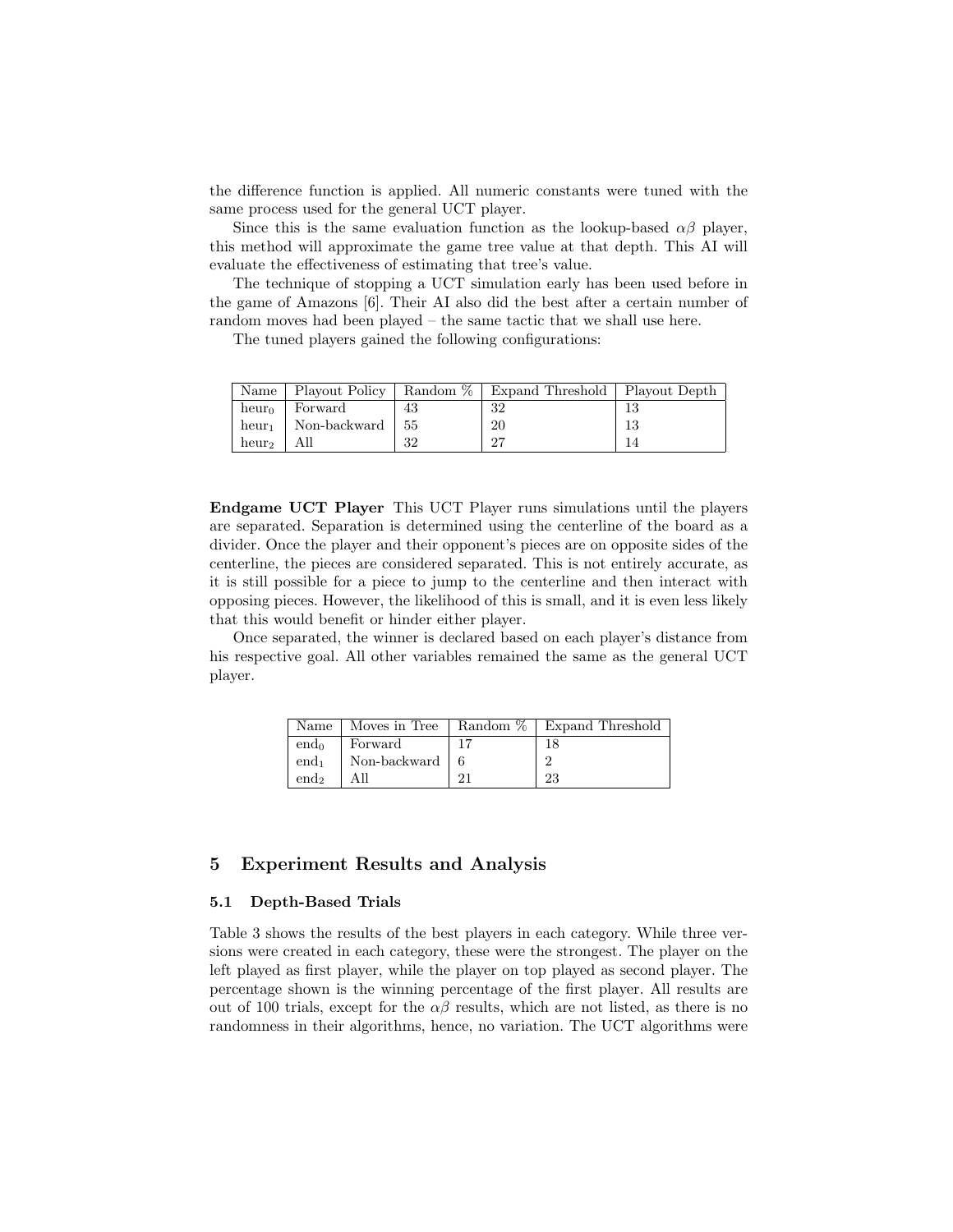| Player One Wins (First Player Left, Second Player Top) |               |                       |                   |                           |          |  |  |
|--------------------------------------------------------|---------------|-----------------------|-------------------|---------------------------|----------|--|--|
|                                                        | $\alpha\beta$ | $\alpha\beta$ -Lookup | base <sub>0</sub> | $heur_0$                  | $end_0$  |  |  |
| $\alpha\beta$                                          |               |                       |                   | 54.0\% 18.0\% 67.0\%      |          |  |  |
| $\alpha\beta$ -Lookup                                  |               |                       |                   | 75.0\% 36.0\%             | 88.0%    |  |  |
| base <sub>0</sub>                                      | 83.0%         | $65.0\%$              |                   | $56.0\%$ 5.0 $\%$         | $62.0\%$ |  |  |
| $heur_0$                                               | 96.0%         | 87.0%                 | 96.0%             | $67.0\%$ $97.0\%$         |          |  |  |
| $end_0$                                                |               | 72.0\% 27.0\%         |                   | $43.0\%$ $5.0\%$ $49.0\%$ |          |  |  |

Table 3. Results for the Best Players Using 100 trials

given 100,000 node expansions per move. The best tree expansion policy turned out to use only forward moves. In practice, when the players were allowed to use all moves, they tended to play overly defensively, and attempted to block the opponent more than they tried to cross the board. This became especially true when they started to lose, as the evaluation function gave better results for blocking the opponent's advances.

There appears to be a slight bias towards the first player. The general trials showed advantages of approximately 5% more wins for the first player.

The general UCT player tends to do better than the average-based  $\alpha\beta$  player, taking an average amount of second player wins (after accounting for the first player advantage), and winning many more first player rounds. It fails to beat the  $\alpha\beta$  player that uses the lookup table, however, indicating that the lookup table serves as a decent evaluation function throughout the game.

Further, the lookup table heuristic appears much more accurate than the average distance metric based on the relative performances of the  $\alpha\beta$  players. The  $\alpha\beta$  player using the lookup table won an additional 18% of the rounds as first player than the  $\alpha\beta$  player without that data. It was also able to better defend itself as second player, winning at least 9% more of the overall rounds.

Of the two enhancements to UCT, using the lookup table as a heuristic appears much more effective than using it solely to calculate endgames. While the additional of heuristic values resulted in a stronger player, the addition of endgames lowered the quality of play.

#### 5.2 Sample Based Trials

For this experiment (see Table 4), players were only allowed to complete a certain number of playouts before they made a move. This would remove the benefits of shorter playouts of the heuristic player and the endgame player, as there are a limited number of playouts regardless of depth.

Versus the plain UCT player, the heuristic player's performance suffered. As second player, it lost several times the games that it did in the node expansion experiment. It also did slightly worse as the first player. However, these results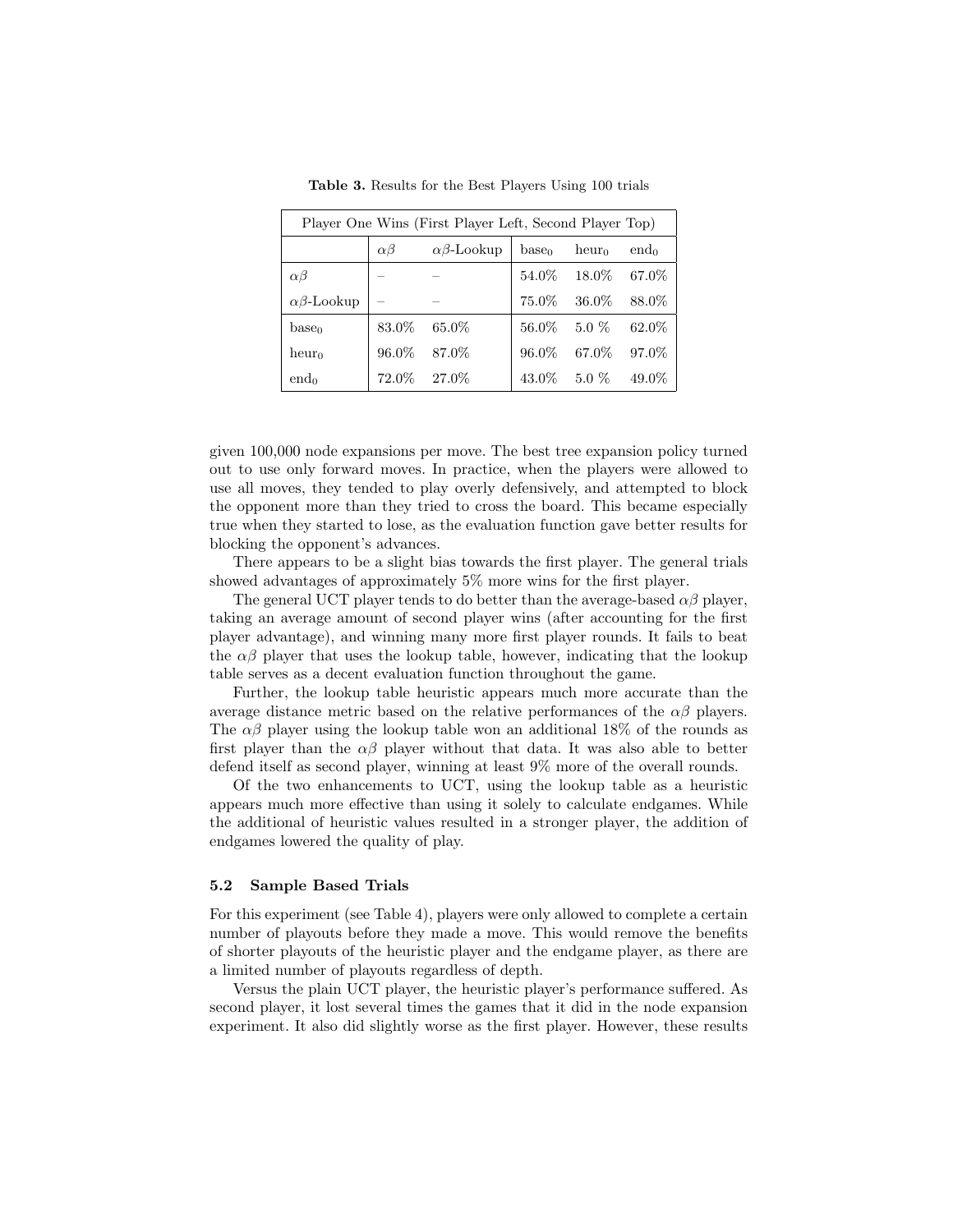| Player One Win Rates |                   |                                            |       |         |          |         |  |
|----------------------|-------------------|--------------------------------------------|-------|---------|----------|---------|--|
|                      |                   | Number of Playouts per Turn                |       |         |          |         |  |
| p1                   | p2                | 1,000<br>16,000<br>4,000<br>2,000<br>8,000 |       |         |          |         |  |
| base <sub>0</sub>    | $heur_0$          | 13.0%                                      | 12.5% | 12.5%   | 17.0%    | 11.5%   |  |
| $heur_0$             | base <sub>0</sub> | 88.5%                                      | 92.5% | 94.5%   | $90.5\%$ | 94.0%   |  |
| base <sub>0</sub>    | $end_3$           | $63.0\%$                                   | 61.5% | 74.0%   | 70.0%    | 80.5%   |  |
| $end_3$              | base <sub>0</sub> | 49.5%                                      | 46.0% | 40.5%   | 37.0%    | 27.5%   |  |
| heur <sub>0</sub>    | end <sub>3</sub>  | 97.0%                                      | 97.5% | 100.0%  | 98.5%    | 99.5%   |  |
| end <sub>3</sub>     | $heur_0$          | $6.5\%$                                    | 4.0 % | $3.0\%$ | $1.5\%$  | $1.5\%$ |  |

Table 4. Trials with Limited Number of Playouts (200 trials)

do not seem to vary consistently with the number of playouts. Increasing the number of playouts allowed per turn did not give an advantage to either player.

The plain UCT Player benefitted from more playouts when put against the endgame player. As the number of playouts per turn increased, so did the wins of the plain UCT player as both first and second player.

The heuristic player also did better against the endgame player when allowed more playouts per turn. As first player, the heuristic model won almost all of the time, and as second player it won almost all matches when allowed at least 4,000 playouts per turn.

Overall, both the heuristic and the endgame players suffered some performance penalties. The basic UCT player improved its performance as both the first and second player compared to the two models that shortened playouts. However, the heuristic model remained as the clear winner between these three strategies.

#### 5.3 Time Based Trials

Next, we considered giving an equal amount of time to each player. This would show more of the strengths and weaknesses of each approach. The plain UCT player has no cost for lookups, and never needs to check if a state is in memory, but also then must play each playout game to completion. The heuristic player only plays to a static depth before looking up the end state in memory, which should take little time overall. The endgame player must play out a game until each player is in a state that is in memory. This likely will take the longest time, as it has to check its states most often. This will then vary the number of playouts each player can run in a turn, giving an advantage to the faster players.

The heuristic player remained strong versus the plain UCT player under time trials, while the endgame player did not. The heuristic player won most of its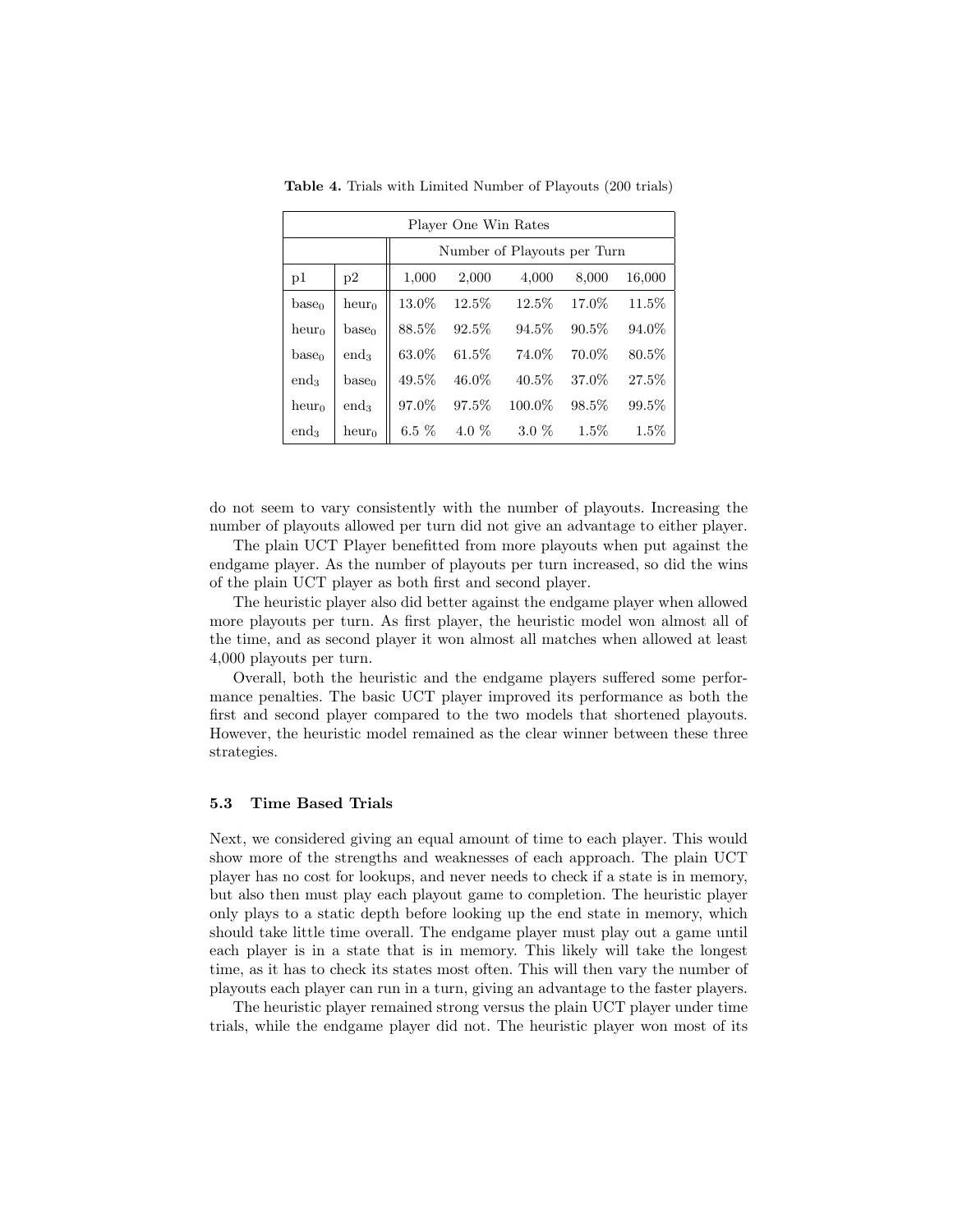| Player One Win Rates |                   |               |               |          |         |  |
|----------------------|-------------------|---------------|---------------|----------|---------|--|
|                      |                   | Time per Turn |               |          |         |  |
| p1                   | p2                | 1 sec         | 2 sec         | 4 sec    | 8 sec   |  |
| base <sub>0</sub>    | heur <sub>0</sub> | $10.6\%$      | $8.0\%$       | $7.0\%$  | $9.0\%$ |  |
| heuro                | base <sub>0</sub> | 95.0%         | 93.5\% 97.0\% |          | 97.0%   |  |
| base <sub>0</sub>    | end <sub>3</sub>  | 55.6%         | 62.5\% 56.5\% |          | 59.0%   |  |
| end <sub>3</sub>     | base <sub>0</sub> | 51.9%         | 49.0%         | $57.5\%$ | 54.0%   |  |
| $heur_0$             | end <sub>3</sub>  | 98.8%         | 99.0%         | 96.0%    | 94.0%   |  |
| end <sub>3</sub>     | $heur_0$          | $8.1\%$       | $4.0\%$       | $1.5\%$  | $3.0\%$ |  |

Table 5. Trials with Limited Time per Turn

1 second results from 160 trials

2 and 4 second results from 200 trials

8 second results from 100 trials.

matches, only once having its win rate drop below 90%. This did not seem to vary on the overall time, as the rates remained close as time increased per turn.

The endgame player was able to match the strength of the plain UCT player almost evenly. Each player usually won between 50 and 60 percent of matches when playing as first player. This matches previous indications of a first player bias, so these players seem evenly matched when given equal amounts of time to think.

The endgame player did not play well versus the heuristic player and lost most of the matches it played. This seemed to vary little with time. Although it did the best during the 1 second trials as first player, this could be due to the granularity of the timer used. It also seemed to fare better as the time was increased as second player, as it was able to win six percent of its matches with more time.

When given equal amounts of time, the plain UCT was able to perform 1.5 times as many node expansions as the heuristic player, and twice as many as the endgame player. When playing each other, the endgame and heuristic players expanded roughly the same number of nodes.

# 6 Conclusions and Further Work

There are several conclusions to be drawn from these results. First, it would seem that the lookup table serves as a good heuristic throughout the game. Not only was the  $\alpha\beta$  search able to challenge the UCT players effectively, but the UCT player using this heuristic was able to win more than 85% of its first player games, and more than 60% of its second player games. This leads to the second point, that using the UCT algorithm to approximate the game tree at a certain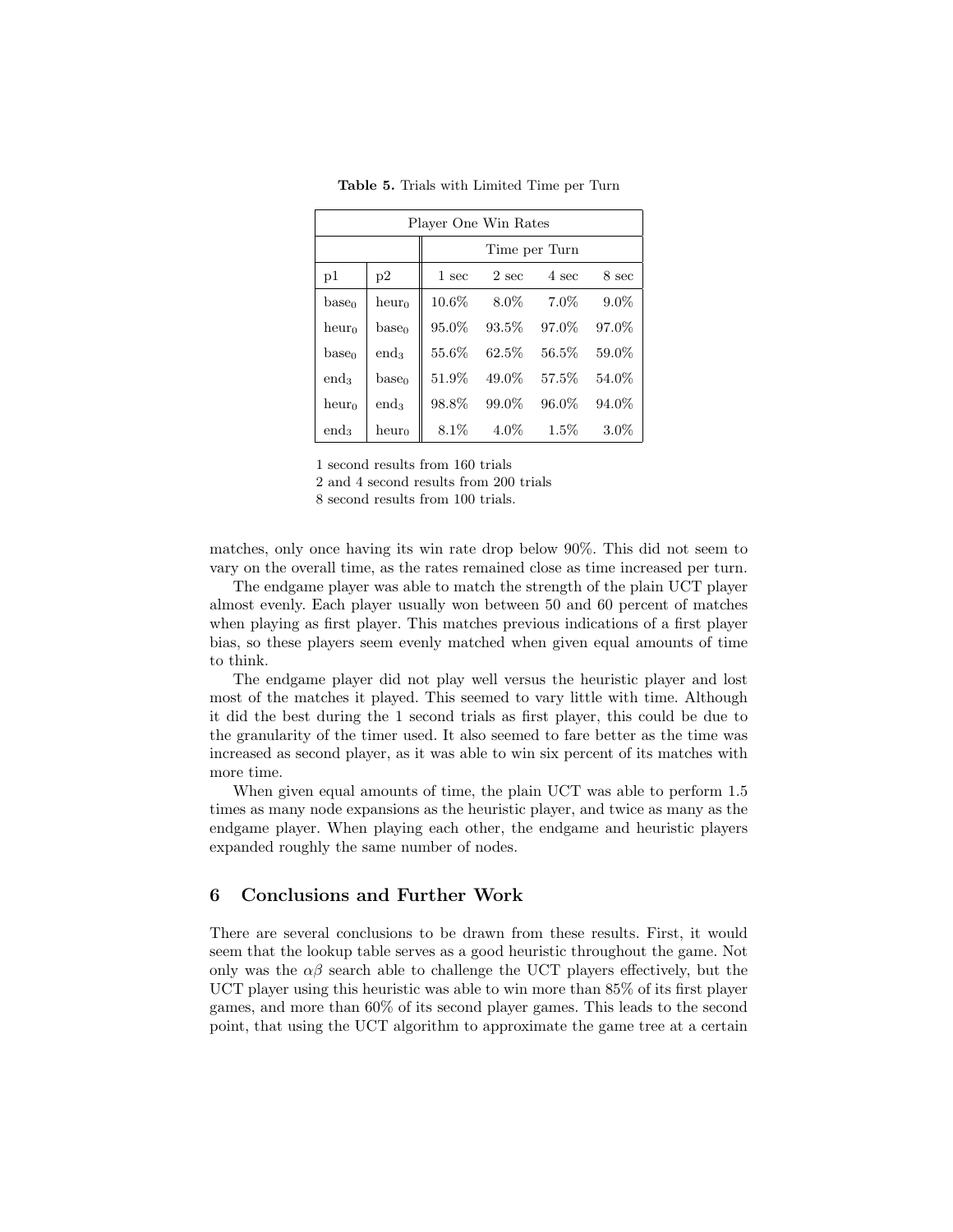depth gives useful results. Since both the UCT algorithm and this  $\alpha\beta$  were using the same heuristic, it would seem that the approximation of the heuristic at a depth of fourteen proved more useful than the exact value of that heuristic at depth five.

While the endgame databases caused performance to suffer here, it should not be taken as a general trend. It outperformed the average-based  $\alpha\beta$  player, but fell short of defeating the lookup-based  $\alpha\beta$  player. This is only based on 100,000 node expansions, however, which is less than one second of calculation per move. Additionally, the tuning procedure was not guaranteed to be optimal. Given more resources, the performance of the endgame player will likely improve.

In general, the heuristic player was shown to give the best results in both time-dependent and time-independent trials. It would seem that the lookup table provides useful, general information about the state of the game. In terms of the larger lookup table, however, this may not be true. In this case, with a lookup table that can completely fit into memory, it is feasible to lookup any state of the board. This strategy requires that option, for it always plays a fixed number of moves ahead. This is less easily accomplished with a larger table, so the performance of this player will likely suffer the most from increases to the lookup table's size.

More work can be done on expanding these results. These results can be scaled up by giving the players more time to make each move. This will give the algorithms more time to converge to a good move, and it will show the cost of each approach. Time trials show that the plain UCT player is much faster than either the heuristic player or the endgame player, and this advantage will only become greater as the size of the lookup table increases. These trials still contain reasonably small tables (approximately 350 Mb at largest). Once the tables can no longer fit into memory, these lookups will be even longer.

The lookup table size will also be scaled up. We have the ten-piece data set, which presents its own challenges. While these players were able to freely query the lookup table for any state, players querying the ten-piece data set will need to confront the massive size of that data set. The effects of loading only portions of the database will be examined, as well as the effects on time. A larger lookup table means that the queries will likely take longer, further reducing the number of trials these players will be able to run.

# References

- 1. Pierre Audouard, Guillaume Chaslot, Jean-Baptiste Hoock, Julien Perez, Arpad Rimmel, and Olivier Teytaud. Grid coevolution for adaptive simulations: Application to the building of opening books in the game of go. In Applications of Evolutionary Computing, pages 323–332. Springer, 2009.
- 2. Cameron Browne, Edward J. Powley, Daniel Whitehouse, Simon M. Lucas, Peter I. Cowling, Philipp Rohlfshagen, Stephen Tavener, Diego Perez, Spyridon Samothrakis, and Simon Colton. A survey of monte carlo tree search methods. IEEE Trans. Comput. Intellig. and AI in Games, 4(1):1–43, 2012.